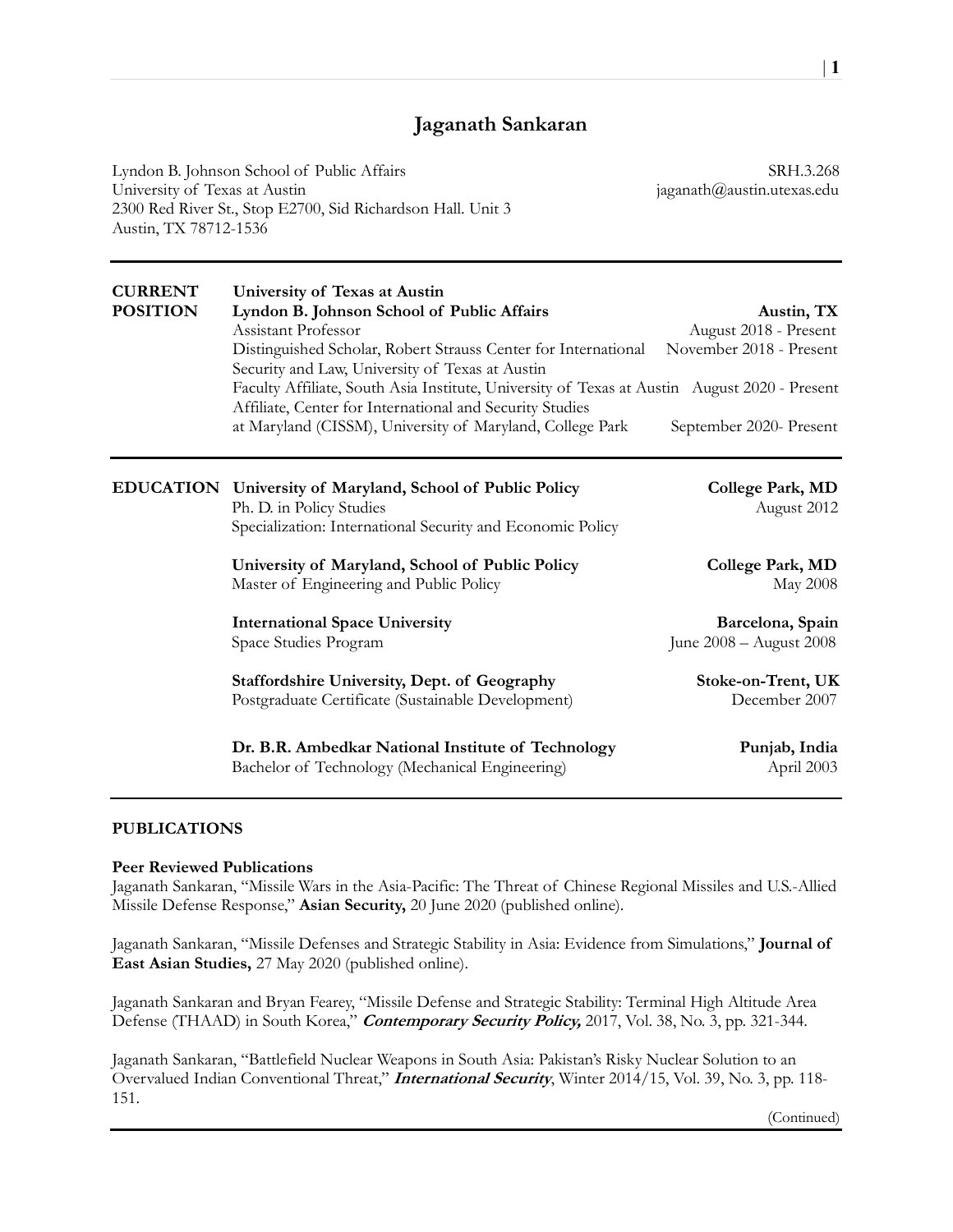# PUBLICATIONS

## Peer Reviewed Publications

Jaganath Sankaran, "The United States' European Phased Adaptive Approach Missile Defense System. Defending Against Iranian Missile Threats Without Diluting Russian Deterrent," National Security Research Division, Report # RR957, RAND Corporation, Santa Monica, California, 2015.

Jaganath Sankaran, "The Limits of Chinese Anti-Satellite Threat to the U.S." Strategic Studies Quarterly, Winter 2014, http://www.au.af.mil/au/ssq/digital/pdf/winter\_14/sankaran.pdf

Jaganath Sankaran, "Exploring the Role of Information Superiority on Battle Outcomes," in Rajesh Basrur and Bharath Gopalaswamy (eds.), "India's Military Modernization: Strategic Technologies and Weapon Systems," Oxford University UP, March 2015.

### In Progress

Jaganath Sankaran and Steve Fetter, "Defending America: A Sensible Approach to National Missile Defense against North Korea," Under Review

Jaganath Sankaran, "The Security Dilemma in the Pursuit of Missile Defenses: An Examination of the Threat to U.S.-China Strategic Stability." Under Review.

Jaganath Sankaran, "India-China Crisis Diplomacy: The Resolution to the Doklam Standoff," Draft.

### PUBLICATIONS

### Selected Non-Peer Reviewed Publications

Jaganath Sankaran and Steve Fetter, "Reexamining Homeland Missile Defense against North Korea," Washington Quarterly, Fall 2020.

Jaganath Sankaran, "'Big, fat, juicy targets'—the problem with existing early-warning satellites. And a solution," Bulletin of Atomic Scientists, September 30, 2019, https://thebulletin.org/2019/09/big-fat-juicytargets-the-problem-with-existing-early-warning-satellites/

Jaganath Sankaran, "A Different Use for Artificial Intelligence in Nuclear Weapons Command and Control," War on the Rocks, April 25, 2019, https://warontherocks.com/2019/04/a-different-use-for-artificialintelligence-in-nuclear-weapons-command-and-control/

Jaganath Sankaran (co-authored with Steve Fetter), "A Path to Reducing Iran's Missile Threat and Reconfiguring U.S. Missile Defense" Arms Control Today, July/August 2018.

Jaganath Sankaran (co-authored with Steve Fetter), "The Iran nuclear deal could still be saved, experts say," The Conversation, May 17, 2018.

Jaganath Sankaran, "Scope and Scale of Missile Defense Plans in the 2018 National Defense Authorization Act (NDAA)," *MostlyMissileDefense* Blog, 25 February 2018, https://mostlymissiledefense.com/2018/02/25/scope-and-scale-of-missile-defense-plans-in-the-2018 national-defense-authorization-act-ndaa-february-25-2018/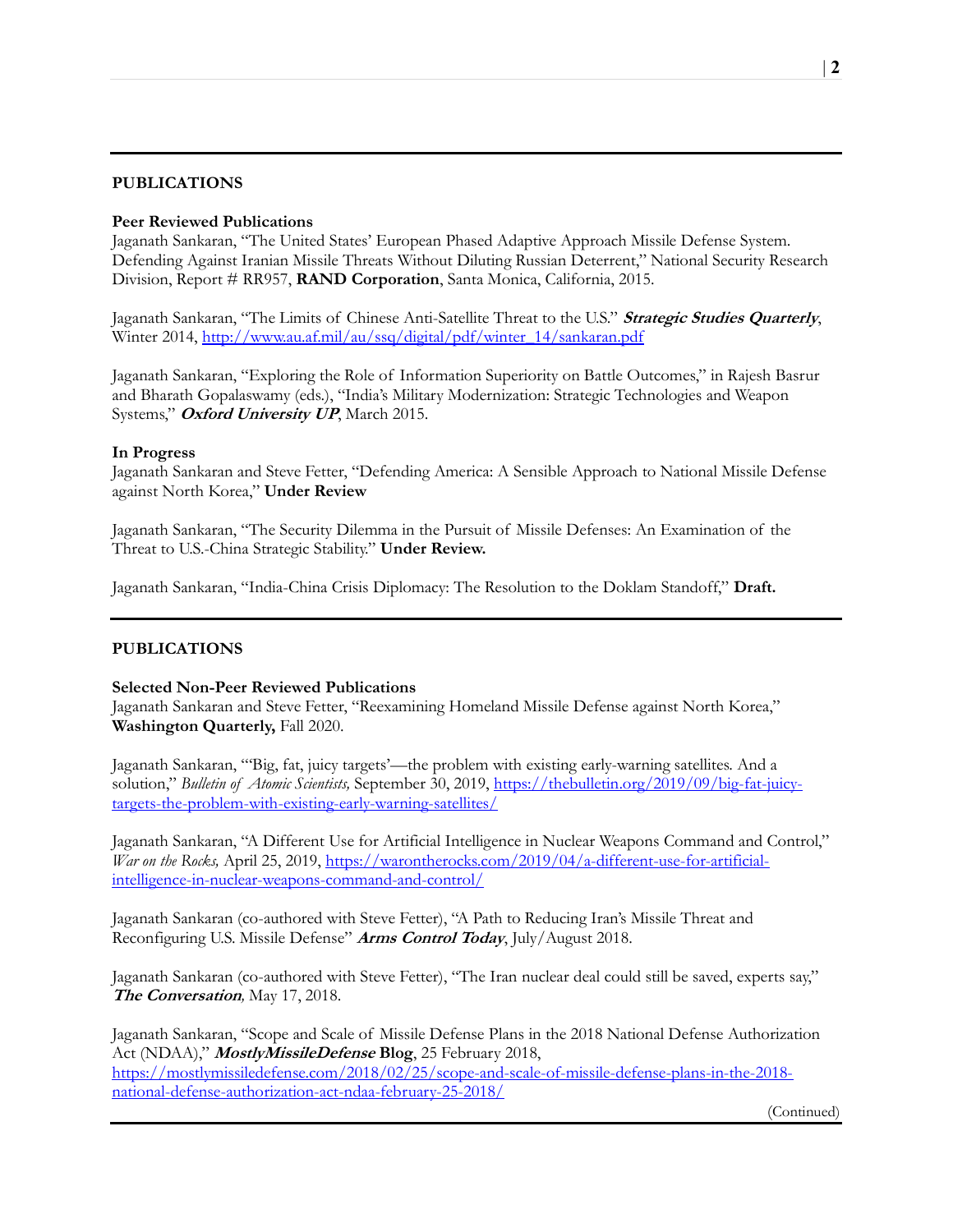## PUBLICATIONS

## Selected Non-Peer Reviewed Publications

Jaganath Sankaran, "Why So Mad About THAAD? A Case of Chinese Coercion?" Asia & the Pacific Policy Society (APPS) Policy Forum, 24 March 2017, https://www.policyforum.net/why-so-mad-aboutthaad/

Jaganath Sankaran, "The Tactical Utility and Strategic Effects of the Emerging Asian Phased Adaptive Approach Missile Defense System," in Catherine McArdle Kelleher (ed.), Missile Defense, Extended Deterrence, and Nonproliferation in the  $21<sup>st</sup>$  Century, **Naval Postgraduate School's Project on Advanced Systems and** Concepts for Countering Weapons of Mass Destruction (PASSC).

Jaganath Sankaran (co-authored with Rajesh Basrur), "India's Slow and Unstoppable Move to MIRV," in Michael Krepon et al (eds.), "The Lure & Pitfalls of MIRVs: From the First to the Second Nuclear Age," Stimson Center, May 2016.

Jaganath Sankaran, "The Enduring Power of Bad Ideas: 'Cold Start' and Battlefield Nuclear Weapons in South Asia," Arms Control Today, November 2014.

Jaganath Sankaran, "Destroying Pakistan to Deter India? The Problem with Pakistan's Battlefield Nukes," Bulletin of Atomic Scientists, July/August, 2014.

Jaganath Sankaran, "Missile Defense Against Iran Without Threatening Russia," Arms Control Today, November 2013.

Jaganath Sankaran, "China's Deceptively Weak Anti-Satellite Capabilities," Diplomat, November 13, 2014.

Jaganath Sankaran, "The Resilience of U.S. Military Space Power," Space News, July 28, 2014.

Jaganath Sankaran, "Policy Brief: The Tactical Reach and Requirement of the Indian Navy," S. Rajarathnam School of International Studies, Nanyang Technological University, October, 2013.

#### RECENT PROFESSIONAL SERVICE

American Physical Society, Panel on Public Affairs (POPA) Study Group May 2020 - Present Missile Defense and National Security Member

U.S. National Academies of Sciences, Committee on International Security and Arms Control 2015-2017 Joint U.S.-Russian National Academies of Science Study Group on Missile Defense Cooperation. Technical Consultant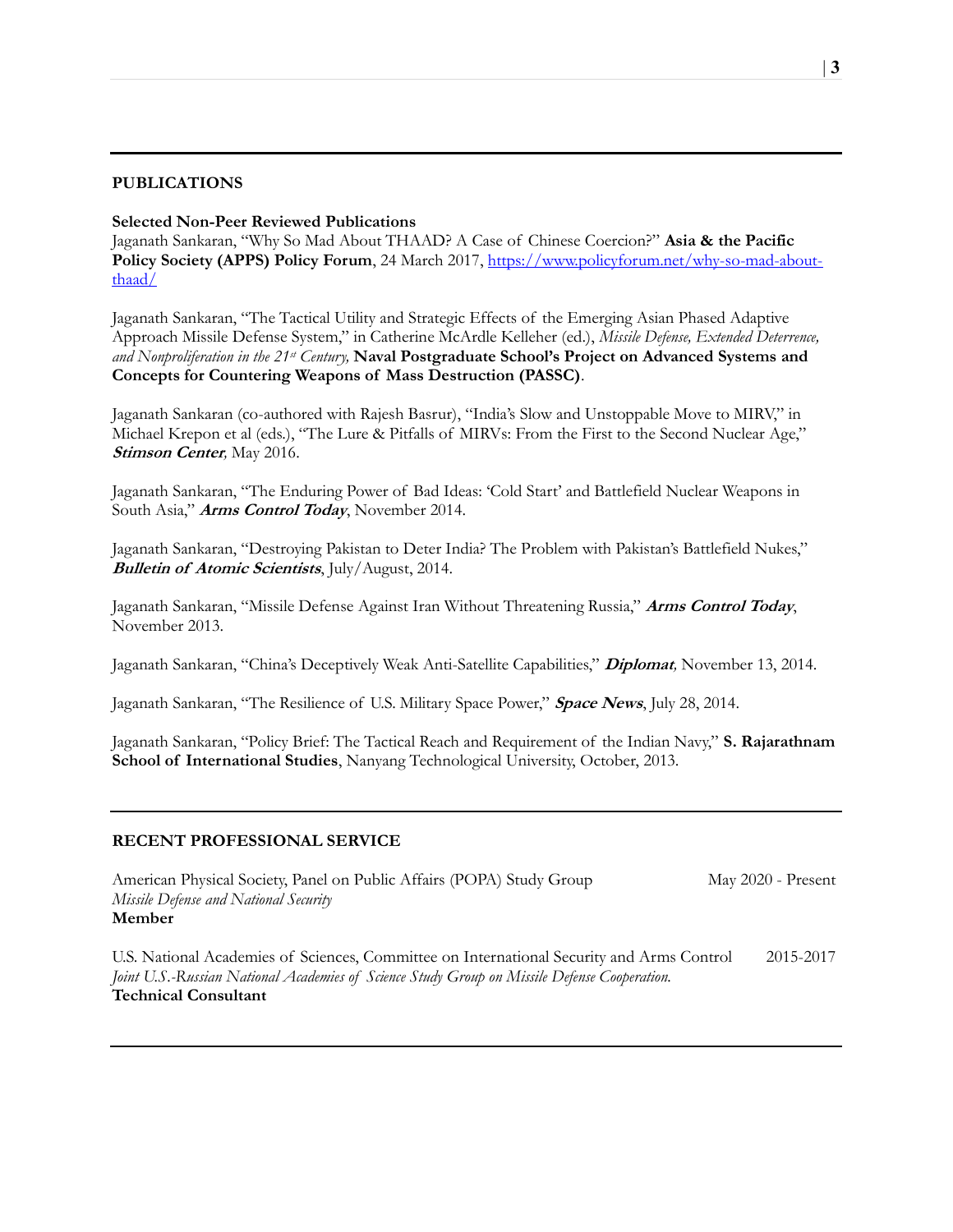| <b>GRANTS</b> | Carnegie Corporation of New York (\$124,000)<br>Emerging Anti-Satellite (ASAT) Threats to U.S. Nuclear<br>Command, Control and Communications (C3) Space Assets                                      | April 2020 – October 2021 |
|---------------|------------------------------------------------------------------------------------------------------------------------------------------------------------------------------------------------------|---------------------------|
|               | University of Texas at Austin, Graduate School (\$12,500)<br>Summer Research Assignment<br>A New Arms Control Deal with Iran: Viability of Negotiated Limits on<br>Iranian Ballistic Missile Program | Summer 2020               |
|               | Policy Research Institute, LBJ School of Public Affairs (\$14,333)<br>Emerging Technologies and Missile Warfare                                                                                      | <b>July 2019</b>          |
|               | Carnegie Corporation of New York (Consultant: \$11,110)<br>Implications of Small Satellites and Defense Innovation for Nuclear Security and Strategic Stability                                      | 2018                      |
|               | Carnegie Corporation of New York (Sub-award: \$50,000)<br>Reducing Nuclear Risks, Research, Policy Engagement, and Training                                                                          | 2018                      |
|               | Social Sciences Research Council – Abe Fellowship (\$51,796)<br>Fostering Military Stability and Nuclear Nonproliferation in Northeast Asia                                                          | 2015                      |
|               | University of Maryland Flagship Fellowship (\$40,000)                                                                                                                                                | $2008 - 2012$             |

# SELECTED HONORS/AWARDS

| Yamamoto-Scheffelin Endowment Award for Dissertation Research                                                                         |               | 2012 |
|---------------------------------------------------------------------------------------------------------------------------------------|---------------|------|
| Omicron Delta Kappa                                                                                                                   |               | 2009 |
| Phi Alpha Alpha                                                                                                                       |               | 2008 |
| National Space Society, SEDS and the Space Generation Foundation<br>Scholarship to International Space University (ISU) Summer School |               | 2008 |
| Technology Day Award, Defense R & D Organization, Ministry of Defense, India                                                          |               | 2006 |
| Partnership Fellowship, Staffordshire University                                                                                      | $2006 - 2007$ |      |
| Merit Excellence Award, National Institute of Technology                                                                              | $2000 - 2003$ |      |
|                                                                                                                                       |               |      |

| <b>EXPERIENCE</b> University of Maryland, School of Public Policy<br>Assistant Research Professor | College Park, MD<br>February 2017- August 2018     |
|---------------------------------------------------------------------------------------------------|----------------------------------------------------|
| University of Maryland, School of Public Policy<br>Assistant Research Scholar                     | College Park, MD<br>September 2015 – February 2017 |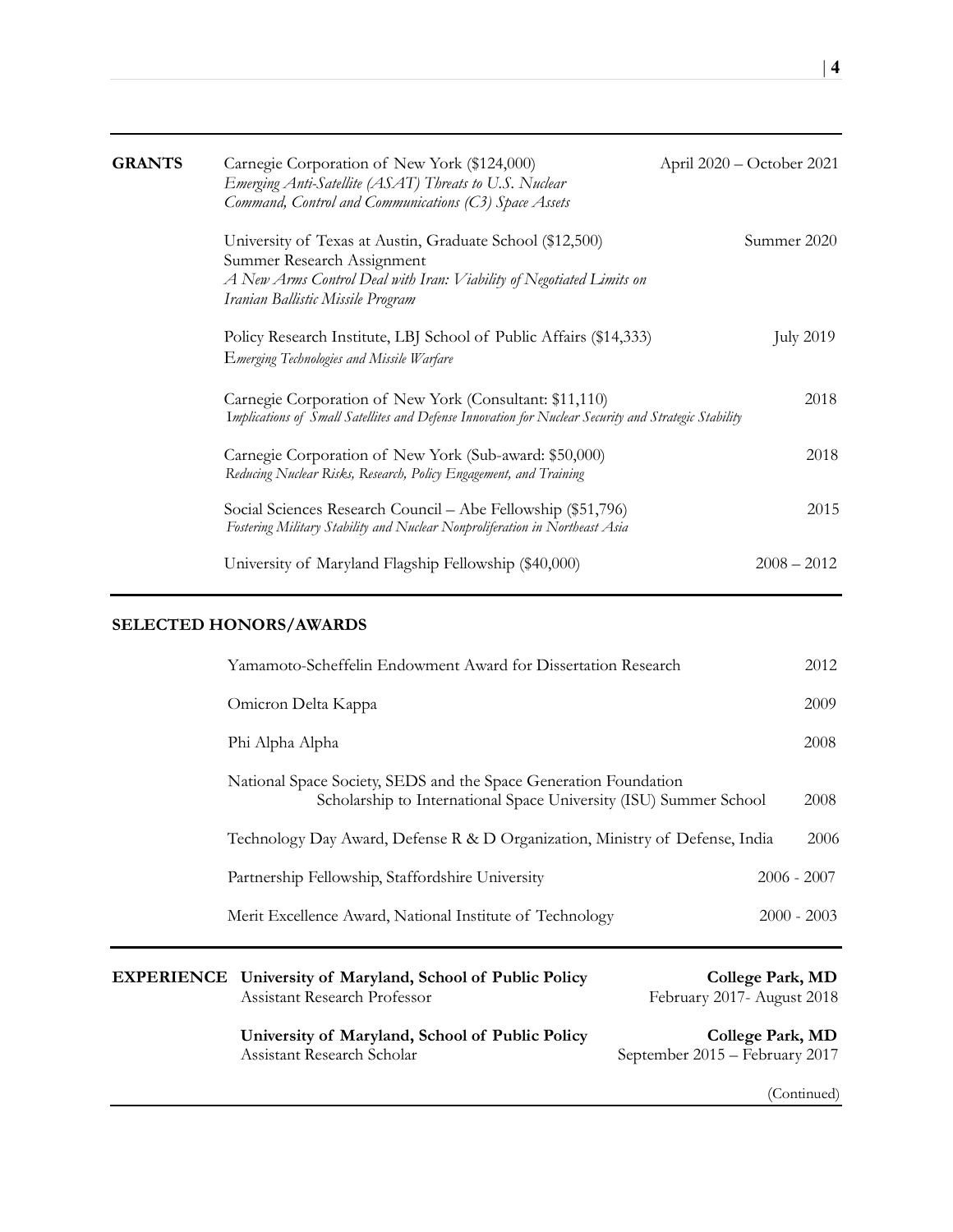| <b>EXPERIENCE</b> | <b>Tsinghua University</b><br>Visiting Researcher                                                                   | Beijing, China<br>15 July - 15 August 2016        |
|-------------------|---------------------------------------------------------------------------------------------------------------------|---------------------------------------------------|
|                   | <b>National Institute for Defense Studies</b><br>Visiting Research Fellow                                           | Tokyo, Japan<br>26 October -25 December 2015      |
|                   | <b>Los Alamos National Laboratories</b><br>Post-Doctoral Research Associate                                         | Los Alamos, NM<br>September 2014 – September 2015 |
|                   | Belfer Center for Science and International Affairs, Harvard University Boston, MA<br>Post-Doctoral Fellow          | August 2013 - August 2014                         |
|                   | <b>RAND</b> Corporation<br>Stanton Nuclear Security Post-Doctoral Fellow                                            | Washington D.C.<br>August 2012 - July 2013        |
|                   | Center for International and Security Studies at Maryland<br>Maryland School of Public Policy<br>Graduate Assistant | College Park, MD<br>September 2006 - June 2012    |
|                   | <b>Secure World Foundation</b><br>Research Assistant                                                                | Washington D.C.<br>September 2009 - June 2012     |
|                   | Defense R&D Organization, Govt. of India<br>Scientist                                                               | Hyderabad, India<br>June 2003 - April 2006        |

## TEACHING EXPERIENCE

Lyndon B. Johnson School of Public Affairs, University of Texas at Austin PA 383G – Policymaking in a Global Age (Science and Technology in Public Policy) (Spring 2019, Spring 2020)

PA 397G – Analytical Methods for Global Policy Studies (Fall 2018, Fall 2019, Fall 2020)

PA388K – Emerging Technologies and International Security (Spring 2020)

PA 388K – Asian Security Policy (Spring 2019)

PA 390E - Research Design (for doctoral students) (Fall 2019), Instructor on a number of weekly modules. Co-taught with Dr. Chandler Stolp.  $| 5$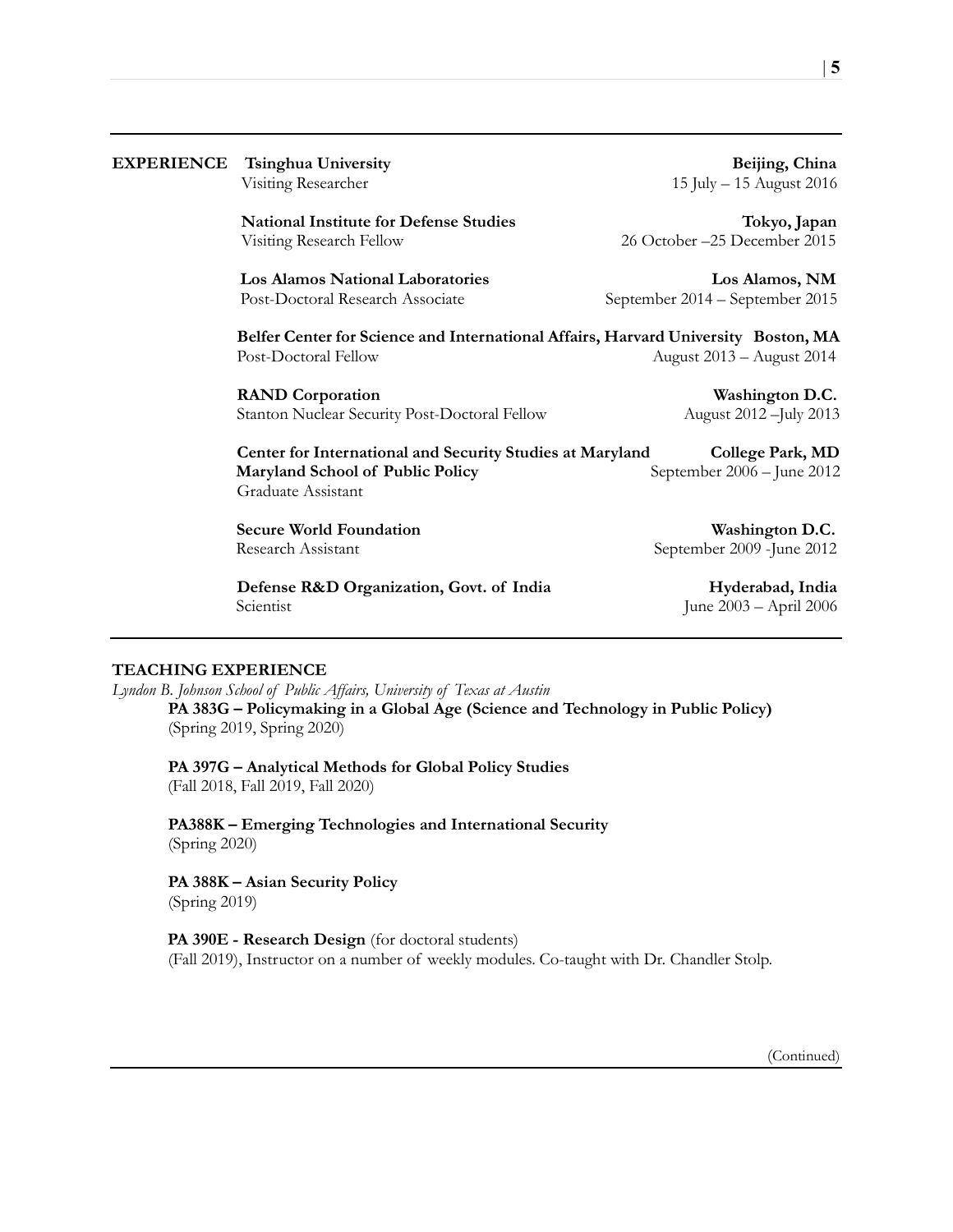#### TEACHING EXPERIENCE

Maryland School of Public Policy, University of Maryland

PLCY 790 – Project Course: International Security and Economic Policy (ISEP) Specialization (Spring 2016 & Spring 2017)

PLCY 610 – Quantitative Aspects of Public Policy (Fall 2016 & Fall 2017)

PLCY 720 – International Security Policy (Fall 2017).

## PROFESSIONAL SERVICE

#### LBJ School of Public Affairs Service

Member, Diversity, Equity, and Inclusion (DEI) Committee (2020-) Member, PhD Comprehensive Examination, Curriculum, Qualifying Committee (2018-2020) Chair, Subcommittee on Learning Objectives for the PhD Methods Sequence, PhD GSC (2019-2020) Guest Lecturer, Research Design (PA 390E) Course for PhD students (Fall 2019) Instructor, Independent Study Conference Course, MGPS Student, Mr. Jonah Bhide, MGPS (Fall 2019) Instructor, Independent Study Conference Course, MGPS Student, Mr. Nick Barracca, MGPS (Fall 2020) Advisor, Plan II Undergraduate thesis, Dhruv Desai, BA (2020-2021)

#### Member/Consultant:

Member, American Physical Society, Panel on Public Affairs (POPA) Study Group (2020) Missile Defense and National Security

Technical Consultant, U.S. National Academies of Sciences, Committee on International Security and Arms Control (2015-2016) Joint U.S.-Russian National Academies of Science Study Group on Missile Defense Cooperation.

#### Reviewer:

International Security, Security Studies, Journal of Global Security Studies, Contemporary Security Policy, Strategic Studies Quarterly, The Pacific Review, Asian Security, Defence Studies, and Space & Defense.

#### Membership:

International Studies Association (ISA), American Political Science Association (APSA), Association for Asian Studies (AAS), Arms Control Association (ACA), U.S. Naval Institute, American Association for the Advancement of Science (AAAS), and Military Operations Research Society (MORS).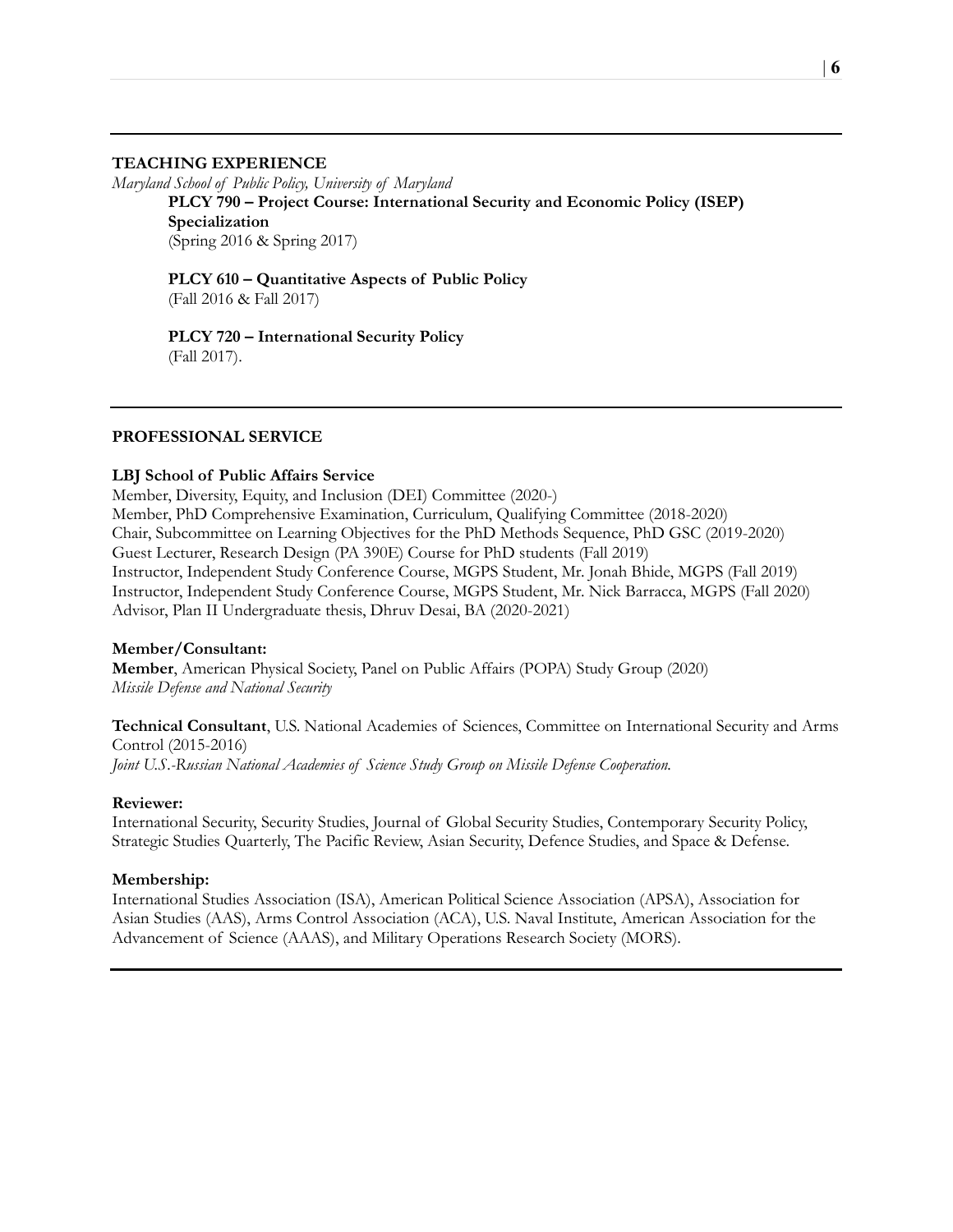## PRESENTATIONS

#### Selected Invited Presentations

"Primer on On-orbit Collision & Debris Generation," United Nations Disarmament Commission (UNDC) Working Group, New York, NY, 04.10.2019.

 "Addressing Iranian Missile Threats and Reconfiguring U.S. Missile Defenses in Europe," Joint Workshop of the Center for International and Security Studies at Maryland (CISSM) and The Institute for U.S.A and Canadian Studies (ISKRAN), College Park, MD, 11.13.2018.

"Missile Defense, Misperception, and Inadvertent War," Joint Workshop of the Center for International and Security Studies at Maryland (CISSM) and The Institute for U.S.A and Canadian Studies (ISKRAN), College Park, MD, 10.11.2016.

"Are Anti-Satellite (ASAT) Capabilities Upending Traditional Nuclear Deterrence?" Tsinghua University & Carnegie-Tsinghua Center for Global Policy Annual Conference, Beijing, China, 07.19.2016.

"Missile Defenses in the Asia-Pacific," POSSE Emerging Technologies and Strategic Stability Workshop, Washington, D.C., 02.06.2016.

"Deterring North Korea: An Examination of the East Asian Missile Defense Architecture," CSIS Project on Nuclear Issues (PONI) Summer Conference, Los Alamos, 06.23.2015.

"Evaluating the European Phased Adaptive Approach (EPAA) Missile Defense System: Does EPAA Threaten Russia? What Measures Of Cooperation With Russia Are Viable?" 2014 RUSI Missile Defense Conference, Invited conference address, 03.18.2014.

"Balancing the European Phased Adaptive Approach (EPAA) Missile Defense System: Can EPAA Defend Against Iranian Missiles Without Threatening Russian ICBMs?" Office of the Under Secretary of Defense (Policy), Global Strategic Affairs, Pentagon, 10.01.2013.

"Balancing the European Phased Adaptive Approach (EPAA) Missile Defense System: Can EPAA Defend Against Iranian Missiles Without Threatening Russian ICBMs?" Office of the Acting Under Secretary for Arms Control and International Security, Department of State, 01.07.2014.

 "Analytical Examination of the Rhetoric in the Debate on Space Security," The Bovay Seminar Series, College of Engineering, Cornell University, 02.06.2013.

"Tactical Satellites (TacSats) for Battlefield Operations: Engineering Feasibility," The Program on Science and Global Security at Princeton University, 04.18.2012.

 "Tactical Satellites (TacSats) for Battlefield Operations: Engineering Feasibility," Engineering and Public Policy Department, Carnegie Mellon University, 01.23.2012.